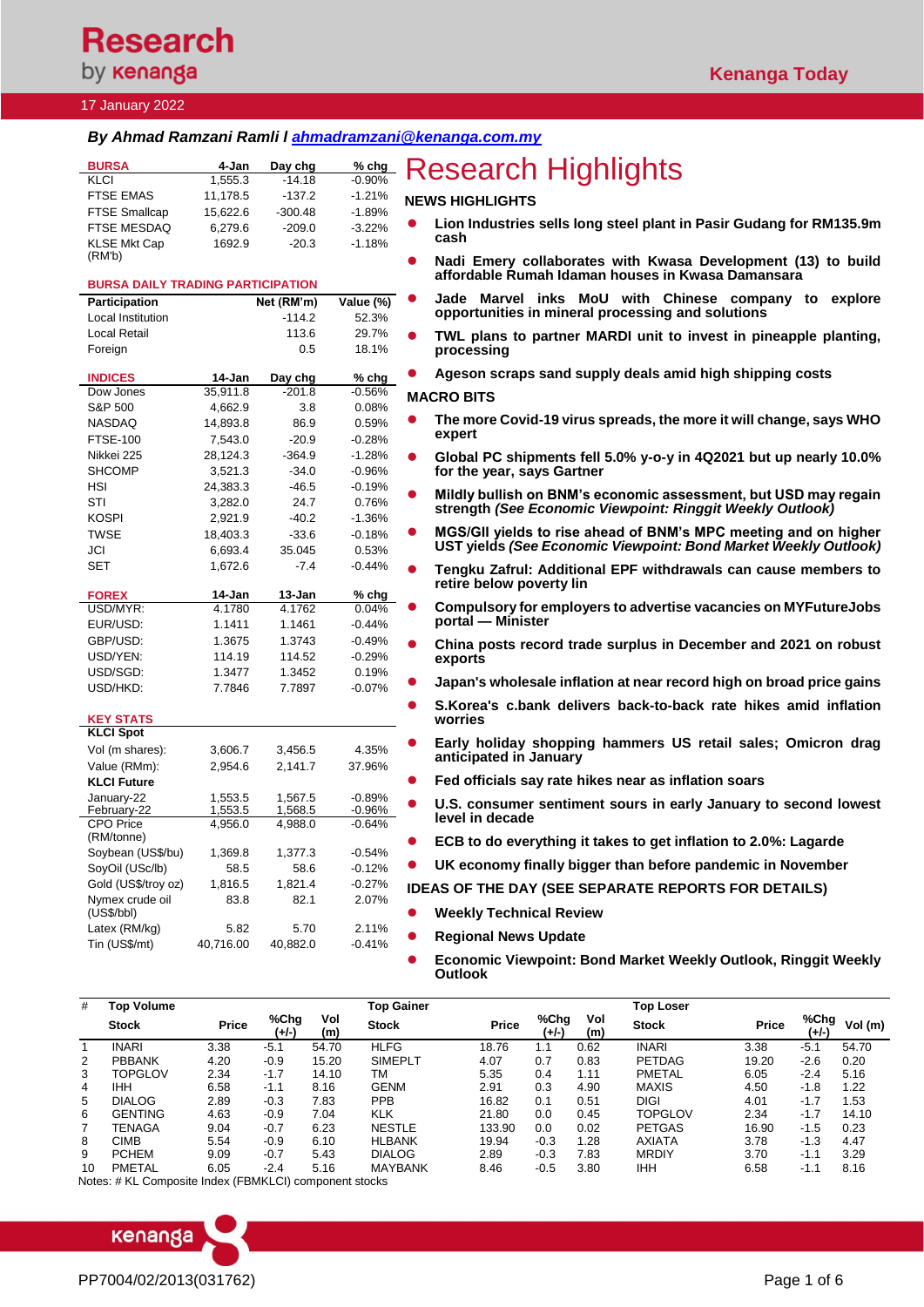# **Corporate News**

#### • **Lion Industries sells long steel plant in Pasir Gudang for RM135.9m cash**

Lion Industries Corp Bhd (LICB) has proposed to dispose of its entire stake in Eden Flame Sdn Bhd for RM135.9m cash, its Bursa Malaysia filing showed on Friday (Jan 14). The group announced that its wholly owned subsidiary, Amsteel Mills Sdn Bhd, has entered into a conditional sale and purchase agreement with Esteel Enterprise Pte Ltd for the proposed disposal which is based on Eden Flame's pro forma management accounts as at Nov 30, 2021. Following the disposal, LICB is expected to realise a gain of approximately RM56.5m. *(The Edge Markets)*

### • **Nadi Emery collaborates with Kwasa Development (13) to build affordable Rumah Idaman houses in Kwasa Damansara**

Nadi Emery Sdn Bhd, a subsidiary of Gagasan Nadi Cergas Bhd, signed two Development Rights Agreements (DRAs) with Kwasa Development (13) Sdn Bhd, a unit of Kwasa Land Sdn Bhd, to build affordable housing under the Rumah Idaman programme in the Kwasa Damansara township. According to a statement, the agreement entails the design and development of 3,990 units of affordable housing with a gross development value (GDV) of RM1b. It covers two parcels of land, totalling 39.1 acres. The units will be priced at RM250,000, with a built-up area of 1,000 sq ft, featuring three bedrooms and two bathrooms. The partially furnished units will be fitted with kitchen cabinets, wardrobe, television set and cabinet, air conditioners (all bedrooms), water heaters and refrigerator. *(The Edge Markets)*

### • **Jade Marvel inks MoU with Chinese company to explore opportunities in mineral processing and solutions**

Jade Marvel Group Bhd is planning to collaborate with Chinese company Shangdong Xinhai Mining Technology & Equipment Inc (Shangdong Xinhai) to explore business opportunities in mineral processing and solutions in Malaysia. In a bourse filing, Jade Marvel said its wholly-owned Jadem Trading Sdn Bhd has inked a memorandum of understanding (MoU) with Shangdong Xinhai to discuss the terms of their potential collaboration. Shangdong Xinhai, founded in 1997, is a turnkey solutions provider for mineral processing plants and have successfully undertaken numerous mine projects and mineral processing projects involving engineering, procurement, construction, management and operations, with overseas offices in Asia, South America and Africa, said Jade Marvel. *(The Edge Markets)*

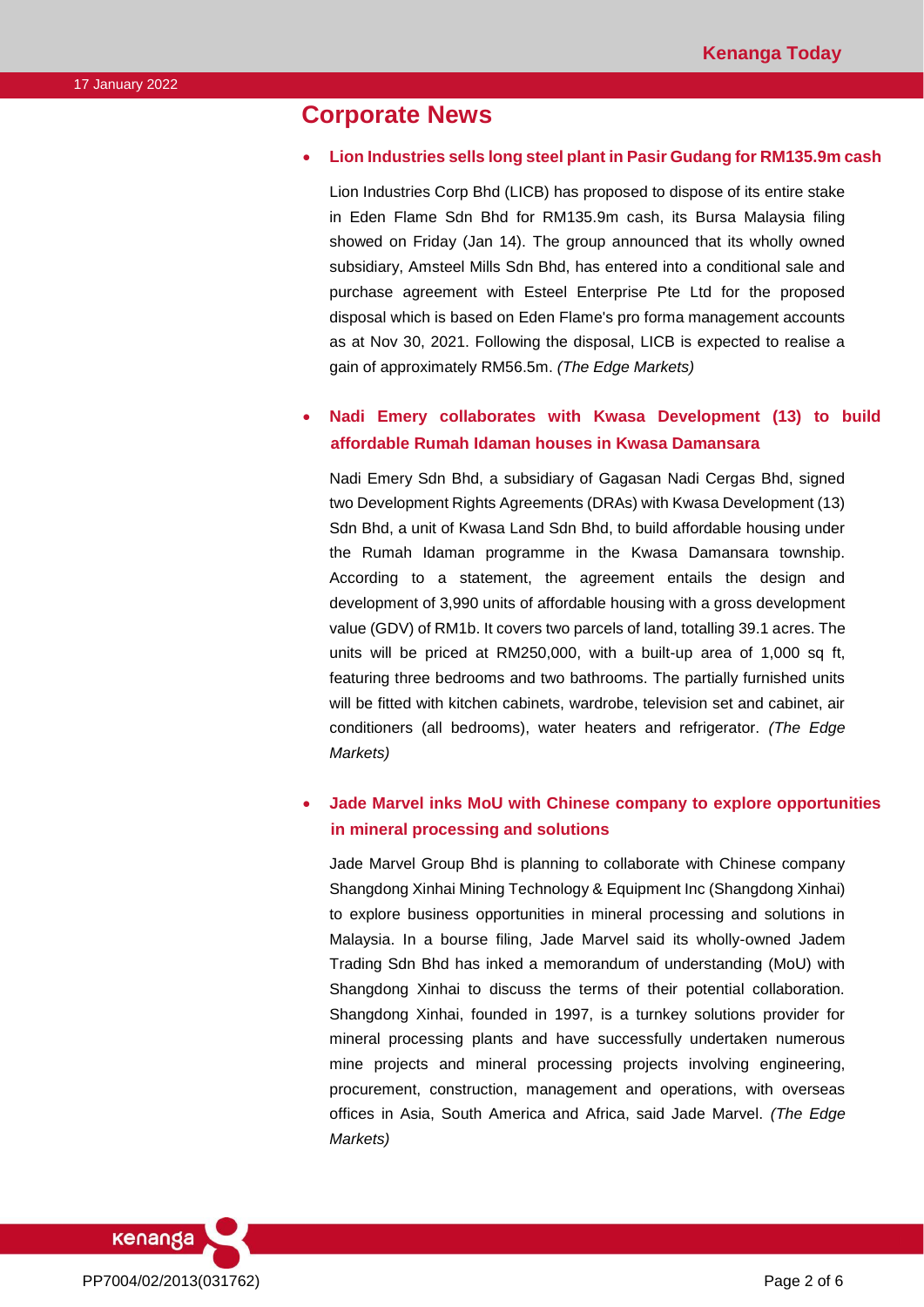## • **TWL plans to partner MARDI unit to invest in pineapple planting, processing**

TWL Holdings Bhd, previously known as Tiger Synergy Bhd, is planning to collaborate with a subsidiary of Malaysian Agriculture Research and Development Institute or MARDI to invest in pineapple plantation and downstream processing of pineapples. In a bourse filing, TWL said it has inked a memorandum of understanding with Mardi Corp Sdn Bhd on Thursday (Jan 13) for the potential partnership, which will involve the development of pineapple planting material production centre, pineapple plantation, as well as agrotourism. The parties will also explore the potential of expanding the overseas export markets, and the marketing of pineapple industry products and other agriculture products. *(The Edge Markets)*

### • **Ageson scraps sand supply deals amid high shipping costs**

Construction and property development company Ageson Bhd (formerly known as Prinsiptek Corp Bhd) has decided to scrap its sand supplies deal, worth an estimated combined value of RM28b. The company attributed the decision to "high shipping costs" caused by the Covid-19 pandemic, Ageson's filing with Bursa Malaysia showed. Ageson claimed it had not commenced the sand trading business so far, adding that "the sand offer letters do not constitute any legally-binding commitment and there were no definitive agreements entered between the parties as at the date of this announcement." *(The Edge Markets)*

*This section is intentionally left blank*

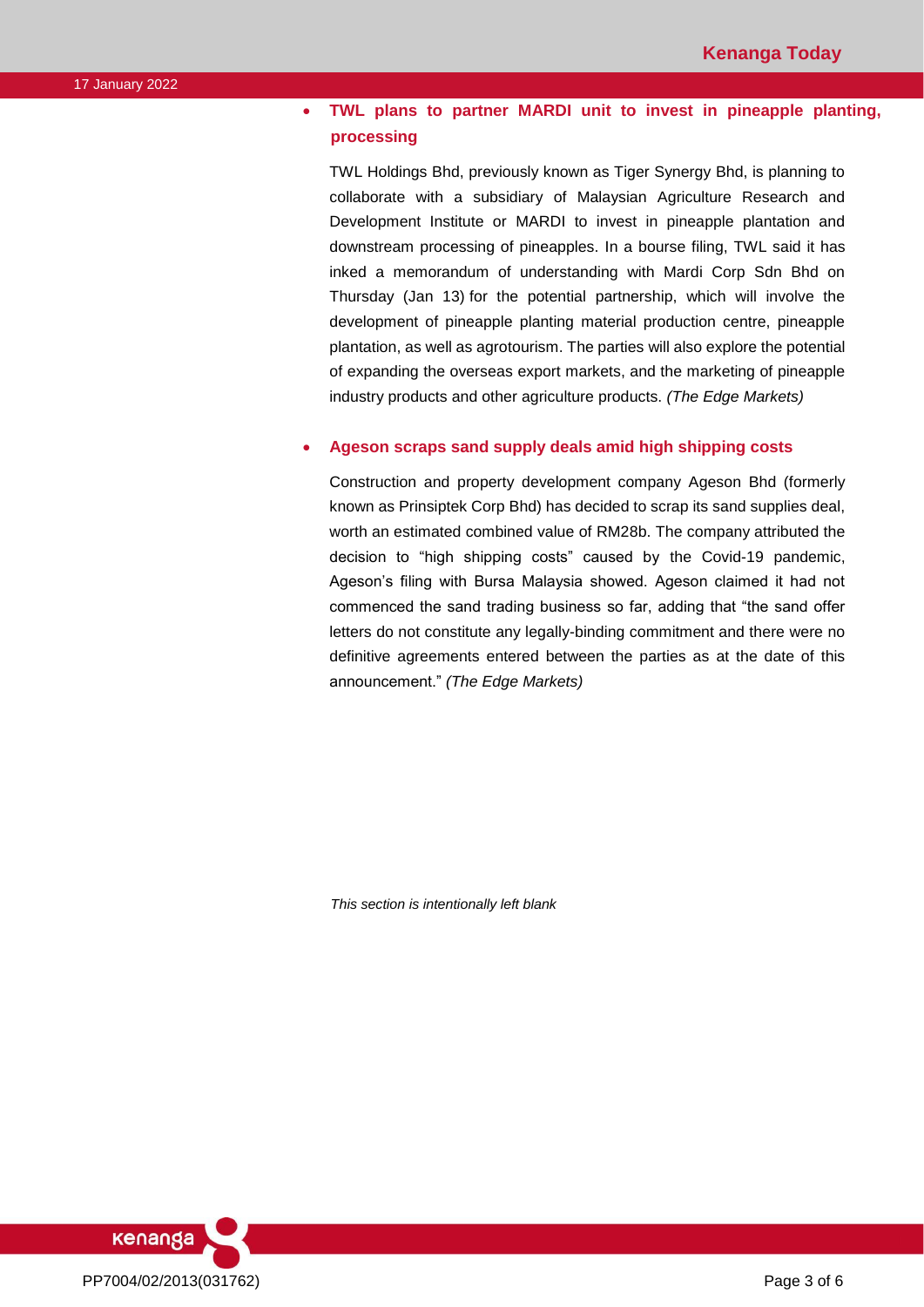# **Macro Bits**

## **Global**

- ⚫ **[The more Covid-19 virus spreads, the more it will change, says WHO expert](https://www.theedgemarkets.com/article/more-covid19-virus-spreads-more-it-will-change-says-who-expert)** American infectious disease epidemiologist and World Health Organisation (WHO) Covid-19 technical lead Maria Van Kerkhove said the more the Covid-19 virus spreads, the more it will change. *(The Edge Markets)*
- [Global PC shipments fell 5.0% y-o-y in 4Q2021 but up nearly 10.0% for the year, says Gartner](https://www.theedgemarkets.com/article/global-pc-shipments-fell-5-yoy-4q2021-nearly-10-year-says-gartner) Global PC shipments dipped 5.0% year-on-year (y-o-y) in the fourth quarter of 2021 to 88.4m units. In its preliminary results released last week, technology research and consulting firm Gartner Inc said this was the first y-o-y decline following six consecutive quarters of growth. *(The Edge Markets)*

### **Malaysia**

- ⚫ **Mildly bullish on BNM's economic assessment, but USD may regain strength** A potential slowdown in the China's 4Q21 GDP may help the US dollar to regain some of its losses and put pressure on the local note. On the domestic front, if the BNM delivers an upbeat economic assessment, the ringgit may strengthen and trade around the 4.17 level. *(See Economic Viewpoint: Ringgit Weekly Outlook)*
- ⚫ **MGS/GII yields to rise ahead of BNM's MPC meeting and on higher UST yields** MGS and GII yields may return to an uptrend this week, following a late spike in US Treasury yields last Friday and ahead of BNM's first monetary policy meeting this Wednesday (Jan 20). We still expect the overnight policy rate to remain at 1.75% until at least September 2022. *(See Economic Viewpoint: Bond Market Weekly Outlook)*
- ⚫ **Tengku Zafrul: Additional EPF withdrawals [can cause members to retire below poverty line](https://www.theedgemarkets.com/article/tengku-zafrul-additional-epf-withdrawals-can-cause-members-retire-below-poverty-line)** More Employees Provident Fund (EPF) members will retire below the Income Poverty Line (PGK) level if the government allows additional withdrawals of their savings, said Finance Minister Tengku Datuk Seri Zafrul Tengku Abdul Aziz. *(The Edge Markets)*
- ⚫ **[Compulsory for employers to advertise vacancies on MYFutureJobs portal —](https://www.theedgemarkets.com/article/compulsory-employers-advertise-vacancies-myfuturejobs-portal-%E2%80%94-minister) Minister** It is mandatory for employers to advertise job vacancies on the MYFutureJobs portal to make certain that opportunities are offered to locals first before being filled by foreigners. *(The Edge Markets)*

# **Asia Pacific**

- ⚫ **[China posts record trade surplus in December and 2021 on robust exports](https://www.theedgemarkets.com/article/chinas-exports-and-imports-grow-more-slowly-december)** China posted a record trade surplus in December and in 2021, as exports outperformed expectations during a global pandemic, but some analysts pointed to a slowdown in international shipments in the coming months. *(The Edge Markets)*
- **[Japan's wholesale inflation at near record high on broad price gains](https://www.theedgemarkets.com/article/japans-wholesale-inflation-near-record-high-broad-price-gains)** Japan's wholesale inflation accelerated at the second fastest pace on record in December, data showed on Friday, a sign higher raw material and fuel costs were squeezing corporate margins. *(The Edge Markets)*
- ⚫ **[S.Korea's c.bank delivers back-to-back rate hikes amid inflation worries](https://www.reuters.com/markets/asia/skoreas-central-bank-raises-rates-amid-inflation-worries-2022-01-14/)** South Korea's central bank raised its benchmark rate back to pre-pandemic levels on Friday to stem inflation risks in the recovering economy and signalled it may tighten further as policy still remains 'accommodative.'*(Reuters)*

## **Americas**

- ⚫ **[Early holiday shopping hammers US retail sales; Omicron drag anticipated in January](https://www.theedgemarkets.com/article/early-holiday-shopping-depressed-us-retail-sales-december)** US retail sales dropped by the most in 10 months in December, likely the result of Americans starting their holiday shopping in October to avoid empty shelves at stores. *(The Edge Markets)*
- ⚫ **[Fed officials say rate hikes near as inflation soars](https://www.reuters.com/world/us/ny-feds-williams-says-omicron-wave-may-slow-growth-temporarily-2022-01-14/)** U.S. central bankers, in a last flurry of public comments before their upcoming January policy meeting, are making it crystal clear: they'll likely start raising interest rates as early as March to rein in high inflation likely to be made worse by the current surge of COVID-19. *(Reuters)*
- **[U.S. consumer sentiment sours in early January to second lowest level in decade](https://www.reuters.com/world/us/us-consumer-sentiment-sours-early-january-second-lowest-level-decade-2022-01-14/)** U.S. consumer sentiment soured in early January, falling to the second lowest level in a decade as Americans fretted about soaring inflation and doubted the ability of government economic policies tofix it, a survey showed on Friday. *(Reuters)*

## **Europe**

- ⚫ **[ECB to do everything it takes to get inflation to 2.0%: Lagarde](https://www.reuters.com/world/europe/ecb-will-do-everything-it-takes-get-inflation-2-lagarde-2022-01-14/)** Euro zone inflation will fall from a record high this year and the European Central Bank is ready to take any measures necessary to get it down to its 2.0% target, ECB President Christine Lagarde said on Friday. *(Reuters)*
- **[UK economy finally bigger than before pandemic in November](https://www.theedgemarkets.com/article/uk-economy-finally-bigger-pandemic-november)** Britain's economy grew strongly in November to finally surpass its size just before the country went into its first Covid-19 lockdown. *(The Edge Markets)*

PP7004/02/2013(031762) Page 4 of 6

kenanga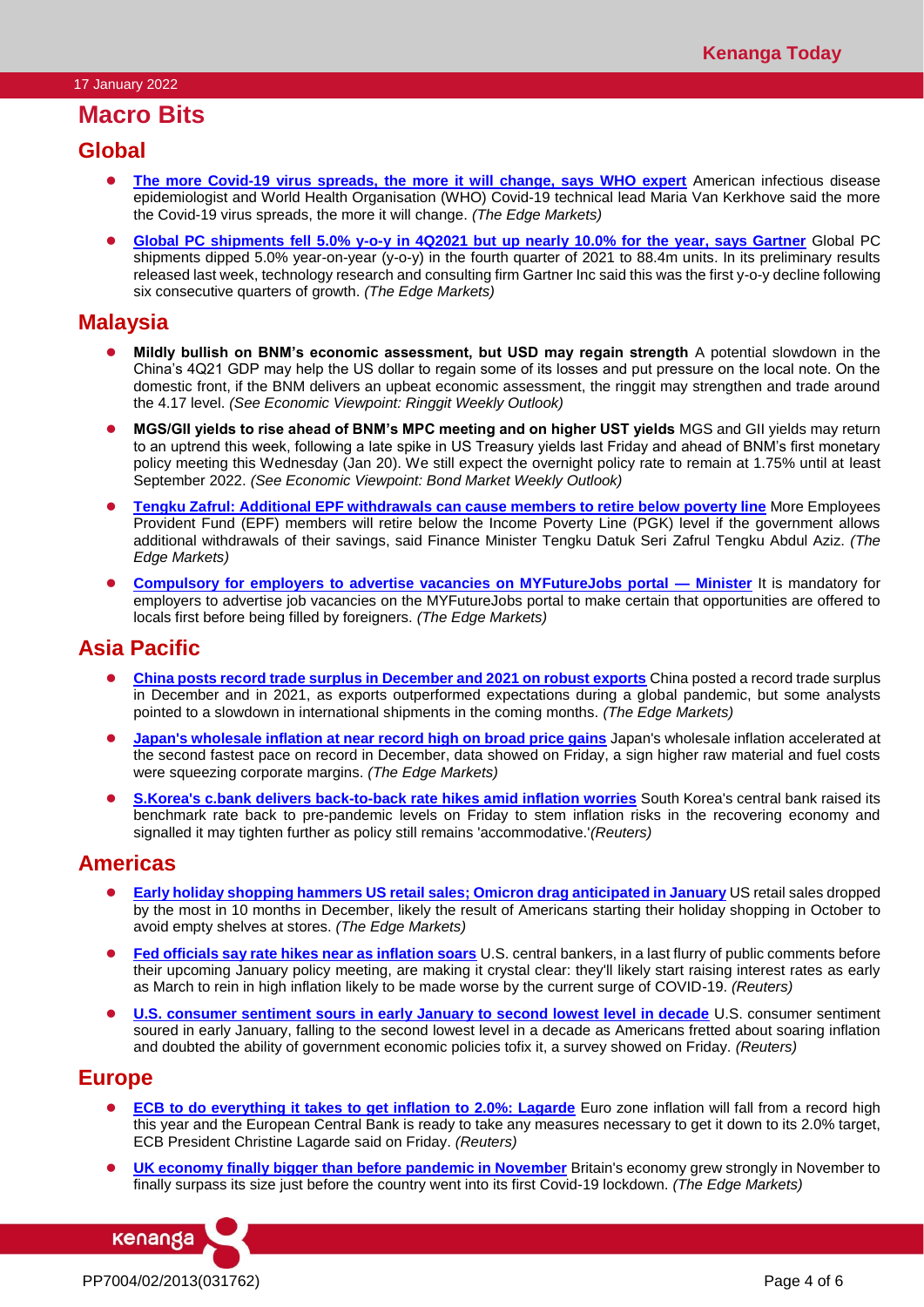### 17 January 2022

# **List of Oversold Stocks (14-Day RSI<30-mark)**

| NAME*                               | <b>LAST PRICE</b> | <b>RSI 14D</b> | <b>RSI 9D</b> | <b>RSI 3D</b> | <b>LOW 30D</b> |
|-------------------------------------|-------------------|----------------|---------------|---------------|----------------|
| UNISEM (M) BERHAD                   | 3.040             | 13.88          | 8.87          | 1.55          | 2.980          |
| PENTAMASTER CORP BHD                | 4.450             | 14.76          | 8.03          | 0.43          | 4.330          |
| D&O GREEN TECHNOLOGIES BHD          | 4.700             | 19.64          | 11.74         | 1.31          | 4.630          |
| <b>MALAYSIAN PACIFIC INDUSTRIES</b> | 40.960            | 21.36          | 14.15         | 3.47          | 40.680         |
| DUFU TECHNOLOGY CORP BHD            | 3.610             | 21.49          | 14.02         | 2.22          | 3.550          |
| DATAPREP HOLDINGS BHD               | 0.665             | 23.30          | 14.73         | 3.12          | 0.660          |
| GLOBETRONICS TECHNOLOGY BHD         | 1.450             | 24.40          | 17.26         | 3.29          | 1.420          |
| PIE INDUSTRIAL BHD                  | 3.160             | 24.42          | 17.44         | 6.02          | 3.140          |
| KOBAY TECHNOLOGY BHD                | 4.850             | 24.59          | 15.90         | 1.73          | 4.800          |
| JF TECHNOLOGY BHD                   | 1.280             | 25.06          | 17.22         | 2.28          | 1.270          |
| UCHI TECHNOLOGIES BHD               | 2.910             | 25.09          | 18.55         | 7.23          | 2.880          |
| AEMULUS HOLDINGS BHD                | 0.995             | 25.76          | 16.40         | 1.34          | 0.990          |
| <b>RAPID SYNERGY BHD</b>            | 9.000             | 27.01          | 18.78         | 4.62          | 8.930          |
| <b>FRONTKEN CORP BHD</b>            | 3.400             | 28.44          | 20.92         | 4.56          | 3.280          |
| SUPERCOMNET TECHNOLOGIES BHD        | 1.720             | 28.78          | 19.58         | 4.02          | 1.700          |

*\*Only for stocks with market cap >RM300m*

*Source: Bloomberg*

# **List of Overbought Stocks (14-Day RSI>70-mark)**

| NAME*                       | <b>AST PRICE</b> | <b>RSI 14D</b> | <b>RSI 9D</b> | <b>RSI 3D</b> | <b>HIGH 30D</b> |
|-----------------------------|------------------|----------------|---------------|---------------|-----------------|
| <b>HOCK SENG LEE BERHAD</b> | 1.340            | 89.73          | 89.89         | 82.25         | 1.370           |
| ECOFIRST CONSOLIDATED BHD   | 0.540            | 86.29          | 91.24         | 98.62         | 0.540           |
| COMPLETE LOGISTIC SERVICES  | 2.920            | 85.29          | 92.08         | 99.47         | 3.100           |
| DIALOG GROUP BHD            | 2.890            | 76.77          | 85.84         | 90.47         | 2.910           |
| KOTRA INDUSTRIES BHD        | 3.380            | 75.95          | 84.12         | 97.76         | 3.400           |
| ATLAN HOLDINGS BERHAD       | 2.890            | 72.99          | 82.28         | 98.56         | 2.890           |
| HONG LEONG BANK BERHAD      | 19.940           | 72.86          | 75.96         | 74.55         | 20.040          |

*\*Only for stocks with market cap >RM300m*

*Source: Bloomberg*

# **List of Oversold Warrants (14-Day RSI<30-mark)**

| <b>NAME</b>                              | <b>LAST</b><br><b>PRICE</b> | <b>RSI_14D</b> | RSI 9D | $RSI$ 3D | <b>LOW 30D</b> | <b>EXPIRY</b><br><b>DATE</b> |
|------------------------------------------|-----------------------------|----------------|--------|----------|----------------|------------------------------|
| JHM CONSOLIDATION BHD-CD                 | 0.030                       | 16.88          | 18.76  | 18.24    | 0.030          | 29/6/2022                    |
| <b>GREATECH TECHNOLOGY BHD-CJ</b>        | 0.030                       | 18.05          | 12.18  | 1.15     | 0.025          | 28/3/2022                    |
| <b>D&amp;O GREEN TECHNOLOGIES BHD-CI</b> | 0.070                       | 18.15          | 11.66  | 2.41     | 0.065          | 7/2/2022                     |
| MISC BHD-C32                             | 0.010                       | 18.23          | 14.25  | 1.19     | 0.010          | 14/2/2022                    |
| <b>GREATECH TECHNOLOGY BHD-CN</b>        | 0.020                       | 18.56          | 12.72  | 1.77     | 0.015          | 28/6/2022                    |
| <b>INARI AMERTRON BHD-C90</b>            | 0.035                       | 19.83          | 13.38  | 6.07     | 0.035          | 18/3/2022                    |
| MI TECHNOVATION BHD-CZ                   | 0.015                       | 20.18          | 17.03  | 13.83    | 0.010          | 30/8/2022                    |
| <b>D&amp;O GREEN TECHNOLOGIES BHD-CP</b> | 0.065                       | 20.23          | 12.93  | 1.94     | 0.060          | 28/6/2022                    |
| PENTAMASTER CORP BHD-C13                 | 0.065                       | 22.49          | 12.35  | 0.34     | 0.065          | 30/8/2022                    |
| HANG SENG INDEX-IU                       | 0.005                       | 23.11          | 14.37  | 2.56     | 0.005          | 28/1/2022                    |
| <b>INARI AMERTRON BHD-C97</b>            | 0.075                       | 23.96          | 19.26  | 7.45     | 0.075          | 17/10/2022                   |
| <b>INARI AMERTRON BHD-C94</b>            | 0.105                       | 24.03          | 17.41  | 7.63     | 0.105          | 13/5/2022                    |
| <b>INARI AMERTRON BHD-C89</b>            | 0.080                       | 24.11          | 17.84  | 4.14     | 0.080          | 28/2/2022                    |
| D&O GREEN TECHNOLOGIES BHD-CO            | 0.135                       | 24.21          | 18.06  | 5.11     | 0.130          | 18/7/2022                    |
| <b>HENGYUAN REFINING CO BHD-C19</b>      | 0.015                       | 24.44          | 23.62  | 29.59    | 0.015          | 28/3/2022                    |
| <b>INARI AMERTRON BHD-C91</b>            | 0.060                       | 25.13          | 18.49  | 7.14     | 0.060          | 28/6/2022                    |
| KELINGTON GROUP BHD-WB                   | 0.650                       | 25.46          | 18.26  | 3.63     | 0.650          | 24/7/2026                    |
| <b>INARI AMERTRON BHD-C96</b>            | 0.040                       | 25.59          | 19.76  | 7.80     | 0.040          | 30/6/2022                    |
| <b>INARI AMERTRON BHD-C88</b>            | 0.070                       | 25.59          | 20.03  | 10.78    | 0.070          | 28/3/2022                    |
| <b>INARI AMERTRON BHD-C92</b>            | 0.035                       | 26.25          | 18.52  | 1.76     | 0.030          | 27/5/2022                    |
| <b>BSL CORP BHD-WA</b>                   | 0.220                       | 26.58          | 39.33  | 38.55    | 0.140          | 11/11/2024                   |
| JF TECHNOLOGY BHD-WA                     | 0.605                       | 27.54          | 18.57  | 2.16     | 0.600          | 23/1/2026                    |
| <b>HANG SENG INDEX-IV</b>                | 0.010                       | 28.62          | 32.42  | 57.29    | 0.005          | 28/1/2022                    |
| <b>HANG SENG INDEX-MR</b>                | 0.050                       | 29.39          | 22.53  | 5.05     | 0.050          | 25/2/2022                    |

*Source: Bloomberg*

# **List of Overbought Warrants (14-Day RSI>70-mark)**

| <b>NAME</b>                                                                      | <b>LAST</b><br><b>PRICE</b> | RSI<br><b>14D</b> | RSI<br>-9D | <b>RSI 3D</b> | <b>HIGH 30D</b> | <u>EXPIRY</u><br><b>DATE</b> |
|----------------------------------------------------------------------------------|-----------------------------|-------------------|------------|---------------|-----------------|------------------------------|
| ECOFIRST CONSOLIDATED BHD-WD                                                     | .180                        | 87.03             | 94.81      | 99.96         | 0.190           | 22/7/2026                    |
| $\mathbf{O}$ and $\mathbf{O}$ and $\mathbf{O}$ and $\mathbf{O}$ and $\mathbf{O}$ |                             |                   |            |               |                 |                              |

*Source: Bloomberg*